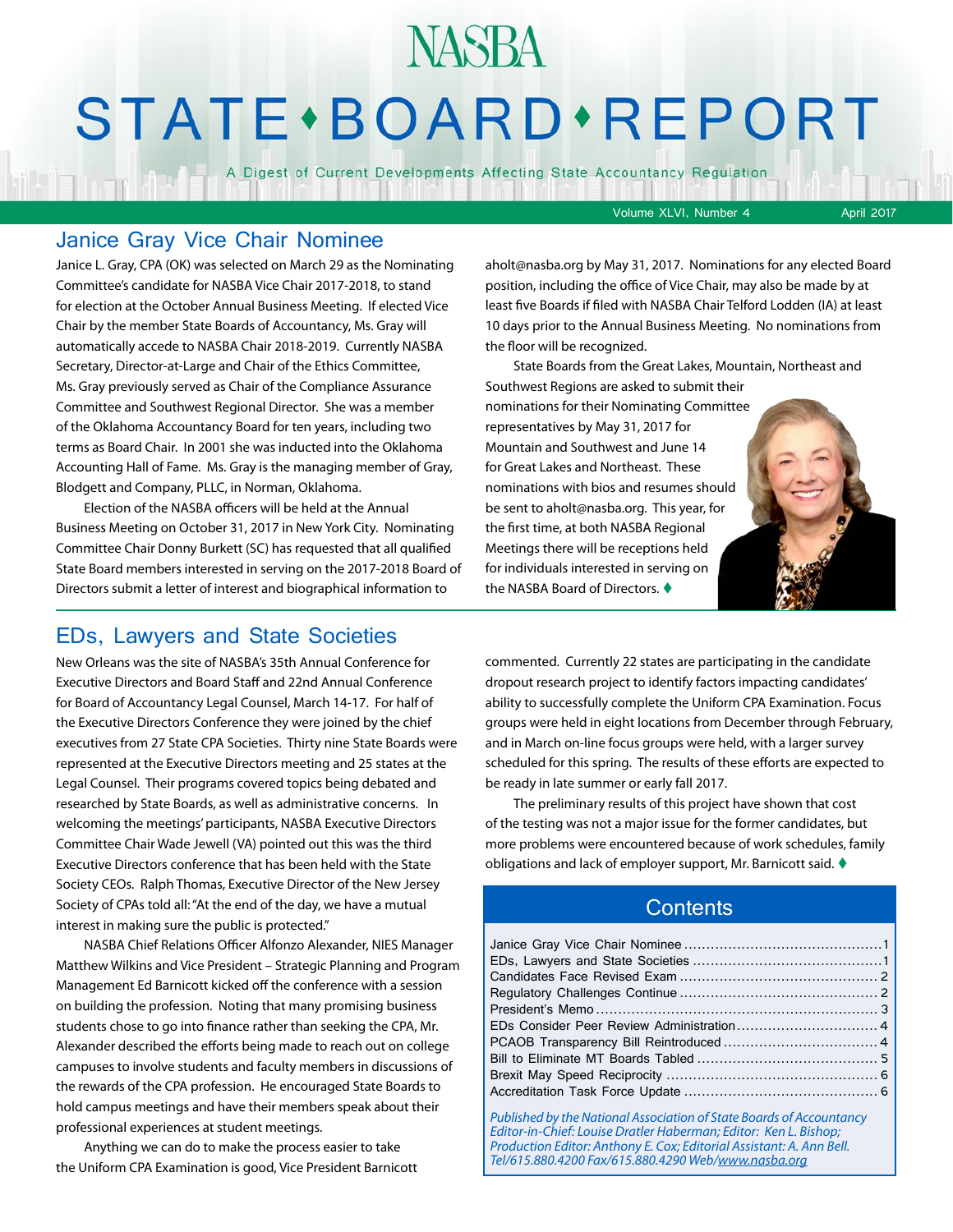## <span id="page-1-0"></span>Candidates Face Revised Exam

April 1, 2017 was the inauguration date for the latest version of the Uniform CPA Examination. NASBA Director of Client Services Patricia Hartman reported to the executive directors that in recent days the question NASBA client service representatives were most frequently been asked was: "Will there be a credit extension?" Ms. Hartman said extensions of credit are being handled on a case-by-case basis. NASBA staff has used social media to reach candidates as well as posted the new candidate bulletin on the web. Once NASBA knows which candidates are testing on which dates, they will let the State Boards know which candidates have a credit expiration issue. Candidates will be notified if the Board grants an extension.

Robin L. Stackhouse, AICPA Director of Exam Development and Production-Public Accounting, told the conference about the redesign that is coming to the Uniform CPA Examination in 2018. The users will be able to move exhibits around with the items on the screen and Excel is being added as a tool. Additional score holds will need to take place in 2018 to make sure the new design is not advantaging or disadvantaging candidates, she explained, but the Boards will be informed of those holds six months in advance.

Security measures being taken at the testing centers were outlined by Kimberly Farace, Prometric Team Leader – Client Services. Hand-held metal detector wands are used during check-in and upon return from breaks and Prometric has launched detailed procedures for detecting spy camera devices. She demonstrated how such equipment can be hidden in neckties, large jewelry and even eyeglass



Pat Hartman and Robin Stackhouse discuss the changes to the CPA Examination.

frames. Prometric has strict identification policies including ID verification and physical sign-ins with digital image capture. All the testing centers have cameras and microphones in candidate areas plus administrators conducting walkthroughs every few minutes.

If a person is found to have a spying device, they are told they are not able to test that day and the device is confiscated, Ms. Farace said. Prometric's security department reviews the incidents and if someone is caught trying to harvest questions they are denied access immediately. Ms. Hartman said at least three states have had cases where the testing centers discovered problems and NASBA contacted the Boards on the action that needed to be taken. Ms. Farace said Prometric can help the Boards with investigations that require information from the test center teams.  $\blacklozenge$ 

### Regulatory Challenges Continue

The Institute for Justice, American Legislative Exchange Council (ALEC) and Cato Institute are continuing to support their limited government agenda, John Johnson, NASBA Director of Legislative and Governmental Affairs, told the Board and Society executives. "One of our best defenses to their limited government agenda is for the accounting profession to continue to advance the goal of uniformity in our statutes and rules throughout all 55 jurisdictions, to protect the public interest and promote high professional standards," he said. In his monthly *Legislative E-news* (found on www.nasba.org), Mr. Johnson updates the legislative changes being seen throughout the country. Ten states had filed legislation that mirrored ALEC's "Occupational Licensing Relief and Job Creation Act," he reported at the March conference, but within less than a month that number had risen to 15 jurisdictions.

Mr. Johnson reported that the Institute for Justice found of 102 low- and moderate-income occupations licensed in the states, only 15 were licensed in 40 or more states – and accounting was one of them. The anti-regulation legislation being considered allows individuals to challenge in court professional regulation. It threatens to undermine the authority of regulatory boards, adds a new layer of review over the action of boards, threatens the elements of substantial equivalency, and could jeopardize both peer review and continuing professional education rules, he warned. Mr. Johnson will be leading breakout sessions on this topic at NASBA's Regional Meetings in June.

This was a very active year for state legislatures for the accountancy profession, AICPA Vice President – State Regulatory and Legislative Affairs Mat Young observed. He told the conference that within the last year: four more states had adopted the AICPA Code of Professional Conduct; 11 had adopted the updated definition



of "attest"; only Hawaii and CNMI have not adopted individual mobility; and 13 states are considering legislation that calls for active supervision of the boards as a result of the Supreme Court's North Carolina Dental Board case decision.

"November was a game changer for marijuana legislation," Mr. Young said, as more states adopted laws permitting recreational use of marijuana. This "increased the tension between what states want to do and what the federal government wants to do," he remarked. Mr. Young said a number of Accountancy Boards have taken the position that an accountant providing services to the marijuana industry is not in itself an act discreditable, but the state reaffirms its right to take action against someone who is convicted.  $\blacklozenge$ 

ta'nı dən közəldi orad bütə'nu dən közəldi orad bütə'ndən közəldi orad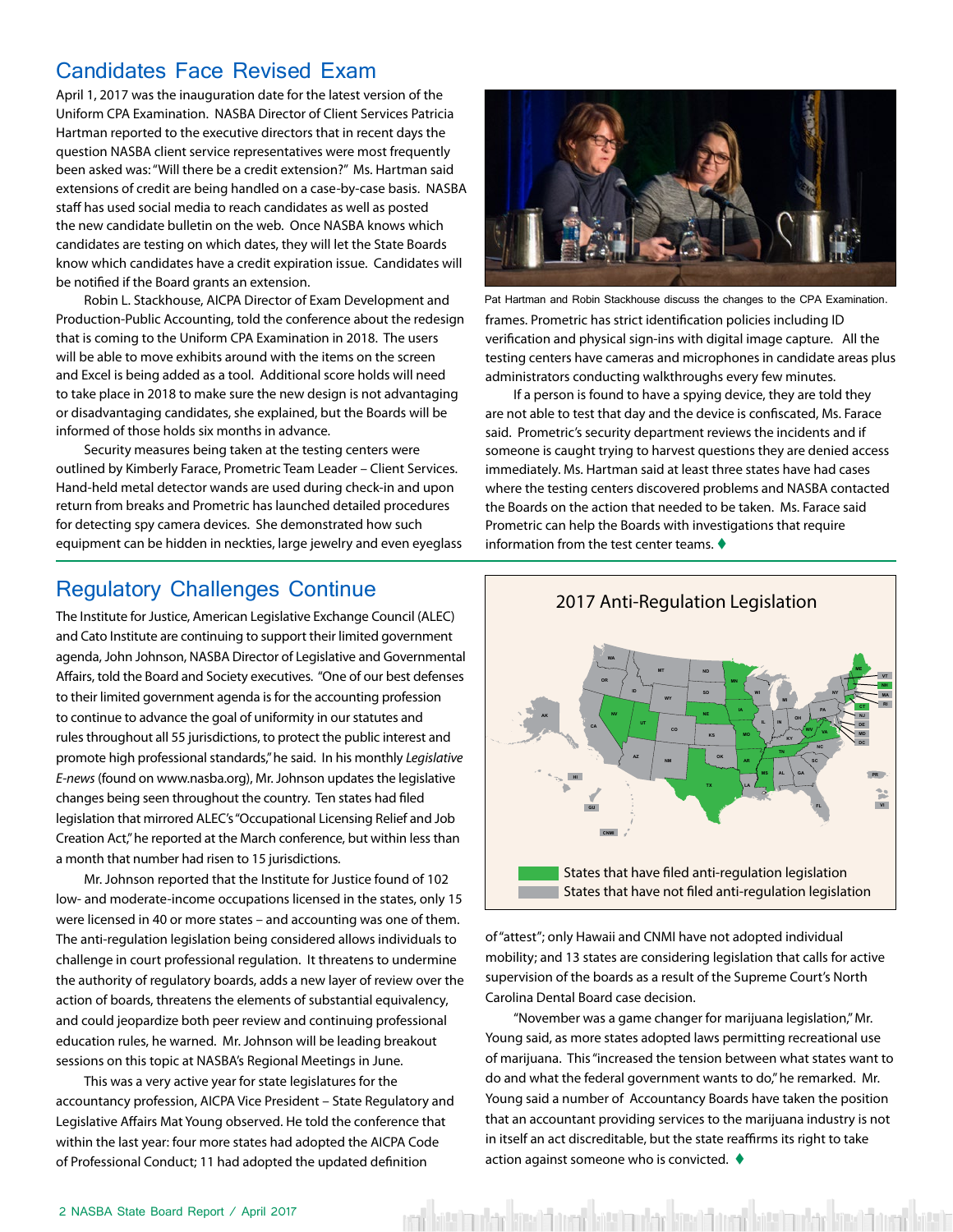# PRESIDENT'S MEMO

## **NASBA's Most Important Committee**

NASBA's success in providing support and resources to State Boards is in so many crucial areas reliant on the highquality men and woman who provide their professional skills and judgment to our committees and task forces. Even to suggest that one committee is the most important to NASBA is risky, yet I am prepared to do so.

Let me first say that the perspective of the President and CEO may likely be different from others. I spend a significant amount of time thinking about the reputation and long-term health of NASBA. Of course I worry about our financial wherewithal, our infrastructure, our staffing and, most importantly, the quality and reliability of support and services we provide to State Boards, but those things are more easily managed than determining how our association is perceived by stakeholders, both internal and external. It is from that perspective that I have grown to believe that the NASBA Nominating Committee is truly "NASBA's most important committee."

When I first became involved with NASBA as a volunteer from Missouri in the late 1990s, its officer nomination process was much different from what it is today. The determination as to who was chosen to serve in governance positions was primarily determined by existing leadership. Rightly or wrongly that existing process was labeled



**Ken L. Bishop President & CEO**

by many of our constituents as being a "good ole boys" system that did not promote the diversification of NASBA's volunteer leadership. At my first NASBA conference, the discontent associated with the existing process was prevalent and change was clearly coming. The ultimate outcome was a Bylaws change, the genesis of the current process, wherein each NASBA region elected their representative



Janice Gray discusses peer review at the 2015 Annual Meeting.

member of the Nominating Committee. This change was critical to long-term organizational success. In the ten years that I have been associated with NASBA I have seen continuous modifications and improvements to the Nominating Committee's processes. I am so proud of the current state of evolution of the Committee and the seriousness with which its members undertake their responsibilities.

It has been over five years since I wrote the "President's Memo: Photos on the Wall," wherein I discussed the lack of diversity among our Past Chairs and the challenges that presented for the wellbeing of NASBA. This week we announced the Nominating Committee's selection of Janice Gray as Vice Chair of NASBA. When she accedes to the position of Chair in 2019, she will be the first woman in that role since Diane Rubin served in that post 2005-6 and only the fifth in NASBA's 100-year plus history. Ms. Gray is a highly accomplished professional and regulator, as noted in the

story on page 1. She currently sits on a NASBA Board of Directors that includes seven women, African-Americans and Hispanic-Americans and all contribute to a 20-member Board which has a balance of age and geographic diversity. In the past four years we have selected two African-Americans to be Chair of NASBA. More important than gender or ethnicity, the members of NASBA's governance body are individuals of the highest intelligence, integrity and ability. All of this is no accident, but is because of the foresight, diligence and hard work of the Nominating Committee.

This June the Great Lakes, Mountain, Northeast and Southeast Regions will be electing at the Regional Meetings their representatives to the Nominating Committee. For the good of this association and the State Boards it serves, we need people who truly care about regulation to throw their hats into the ring. To qualify you need to have served two years on a State Board and attended at least one NASBA Regional Meeting and one NASBA Annual Meeting. Just contact Anita Holt for details (aholt@nasba.org). The Regions will be voting for both a delegate and an alternate delegate for a two-year term.

Each of us will have a relatively short tenure and opportunity to make positive change. It is my hope that the culture nurtured by the Nominating Committee will entice a mix of diverse folks to be interested in serving in NASBA leadership positions and, hopefully, on "NASBA's most important committee."

*Semper ad meliora (Always toward better things).*

Jen L Bohop

*— Ken L. Bishop President & CEO*

detail from Bloods and Cletic from Bloods and cletic from Bloods and Cletic from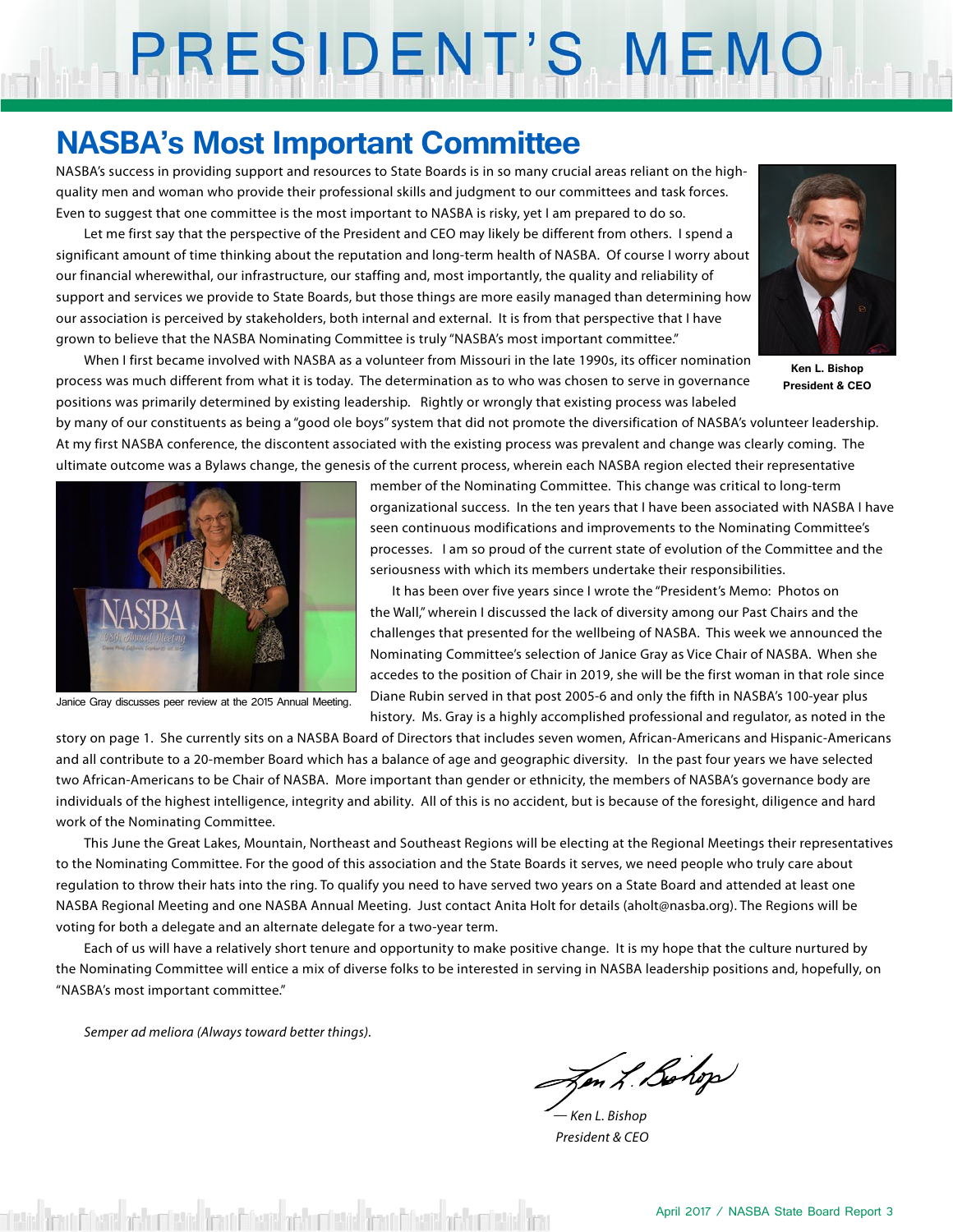## <span id="page-3-0"></span>EDs Consider Peer Review Administration

Oklahoma Board Executive Director Randy Ross, commenting at the Executive Directors' Meeting on the AICPA's January 2017 plans for administering its Peer Review Program, said: "The progress that has been made since last year is exceptional." The comment deadline on the revised AICPA plan for administration has been extended until June 30, but the AICPA has already started to make changes to what it originally was considering in February 2016. "We recognize engagement with the State Boards is crucial," Beth Thorensen, AICPA Director of Peer Review, said. "This proposal is to outline what the plan will look like." She pointed out that while the original plan would have eliminated an administering entity (AE) if it did not handle a minimum number of peer reviews annually, the current plan does not set a minimum. Instead there will be benchmarks that the AEs will need to meet, with swift consequences resulting in remediation or removal if they do not. The benchmarks will be monitored closely and will be transparent, Ms. Thorensen said. Details of the monitoring process are to be fleshed out further as comments on the proposal are received, but she offered some examples of benchmarks being considered.

Some state CPA societies are talking about no longer being administering entities, reported Ms. Thorensen, and the AICPA will work collaboratively with them. However, the names of those societies have not been released. "We want everything in place by next year," she said. The final plan is to be released on August 31, 2017.

The Boards' basic concerns with the previous proposal were mapped out by NASBA Associate Director of Compliance Services Rebecca Gebhardt. Having reviewed the new proposal, questions still remain about how benchmark violations are defined, how



Beth Thorensen, AICPA Director of Peer Review, describes proposal for AEs.

transparency will occur, who would oversee a national AE and how the State Board would be involved in disqualifying and/or approving a new AE.

Ms. Gebhardt also noted that on April 17 the AICPA will be launching a new web-based tool, the Peer Review Integrated Management Application (PRIMA). The Facilitated State Board Access (FSBA) program is to be integrated into this new website that will be accessed via aicpa.org. The FSBA provides an avenue for State Boards to see firms' peer review reports with the firms' permission.

NASBA will issue a response to the AICPA's proposal by the end of June. The NASBA Compliance Assurance Committee plans to begin working through the changes that will be needed to the Peer Review Oversight Committee's procedures, based on the AICPA's final plan for transition to the new process. All of the new AICPA criteria should be implemented by May 1, 2018.  $\blacklozenge$ 

## PCAOB Transparency Bill Reintroduced

U.S. Senators Jack Reed (D-RI) and Chuck Grassley (R-IA) reintroduced the PCAOB Enforcement Transparency Act on March 21. This bill would allow the Public Company Accounting Oversight Board to make public the disciplinary proceedings it has brought against auditors and



Jack Reed Chuck Grassley

audit firms earlier in their process. The Senators cite the case of an accounting firm that while it was subject to PCAOB disciplinary proceedings continued to issue no fewer than 29 additional reports on public companies without those companies knowing the relevant information about the proceedings.

Senator Reed stated: "Unlike other oversight bodies, such as the SEC, the U.S. Department of Labor, the Federal Deposit Insurance Corporation, the U.S. Commodity Futures Trading Commission, the Financial Industry Regulatory Authority, and others, the Board's disciplinary proceedings are not allowed to be public without consent from the parties involved. Of course, parties subject to disciplinary proceedings have no incentive to consent to publicizing their alleged wrongdoing and thus these proceedings typically remain cloaked behind a veil of secrecy. In addition, the Board's decisions in disciplinary proceedings are not allowed to be publicized until after the complete exhaustion of an appeals process, which can often take several years."

Besides undermining the congressional intent of the Sarbanes-Oxley Act of 2002, "which was to shine a bright light on auditing firms and practices, and to bolster the accountability of auditors of public companies to the investing public," Senator Reed said

transparency proceedings "can serve as a deterrent to misconduct because of a perceived increase in the likelihood of getting caught."

Bill S.610 would make hearings by the PCAOB, and all related notices, orders and motions, transparent and available to the public unless otherwise ordered by the Board. "This would more closely align the PCAOB's procedures with those of the SEC for analogous matters," Senator Reed pointed out.

Senators Reed and Grassley first introduced this bill in 2011.  $\blacklozenge$ 



Visit nasba.org for more information.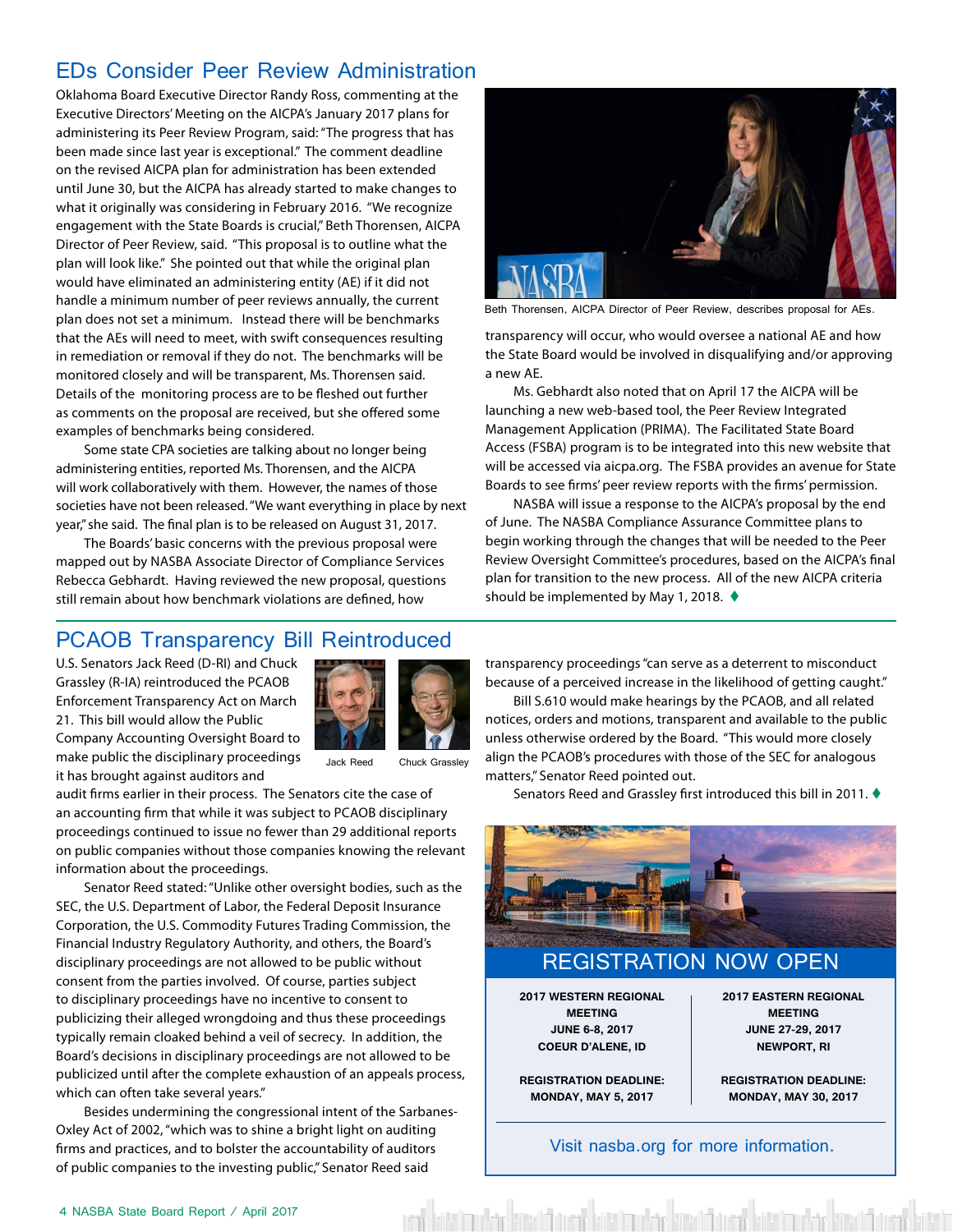## <span id="page-4-0"></span>Bill to Eliminate MT Boards Tabled

Unlike many other nations, certified public accountants in the United States are not required to hold membership in any national professional association to be in practice; however, Montana Senate Bill 365 would have changed that to: "use of the following titles is protected…a certified public accountant or CPA, who must be nationally accredited as a certified public accountant by the American Institute of Certified Public Accountants or the National Association of State Boards of Accountancy…." State Boards of Accountancy are the bodies that license CPAs and regulate the practice of public accountancy and the use of the CPA title. NASBA is an organization that supports the Boards of Accountancy and does not issue any licenses, unless contracted and authorized to do so by a State Board, and the AICPA does not have legal authority to issue a CPA license or to allow use of the title.

The Bill, introduced by State Senator Tom Facey (D), specifically deleted "Board" from being defined as the Montana Board of Public Accountants. Accordingly the Department of Administration would no longer notify the Board of failures by independent auditors to meet auditing standards. Besides certified public accountants, the bill also covered professional engineers and surveyors, landscape

architects, real estate brokers, sellers, property managers and timeshare salespeople. These were all included because "certain professions have national testing and certifications that provide the potential for industry-driven monitoring, regulation, and guidelines for professionalism; and …public health and safety are not major concerns for certain business-oriented professions that generally have experienced few consumer complaints related to public health or safety; and…other national and state organizations and associations can provide licensing or certification…."

Montana Board of Public Accountants Chair Dan Vuckovich and NASBA Director-at-Large Rick Reisig testified at the Montana State Senate Business, Labor and Economic Affairs Committee's hearing on March 28 along with members of the Montana CPA Society. NASBA Director of Legislative and Governmental Affairs John Johnson worked with the Board to provide talking points and background information for their discussions with members of the Senate committee.

On March 29, Senate Bill 365, "Generally Revise Laws Regarding Business and Occupational Licensing," was tabled in Committee.

Read more about this and other recent legislative developments in the April issue of *Legislative E-News* on www. nasba.org. t

#### A Glimpse of the Executive Directors and Legal Counsel Conferences



State Board Executive Directors and State CPA Society CEOs ponder topics of mutual concern. Student choir opens joint session with singing of the National Anthem.







Randy Ross praises progress on administration plan. Attendees learn about legislative trends. Russ Friedewald poses a question about the Examination.



Wade Jewell praises Jimmy Corley's leadership. State Board Legal Counsel Conference shares information. NASBA Chair Ted Lodden welcomes all.